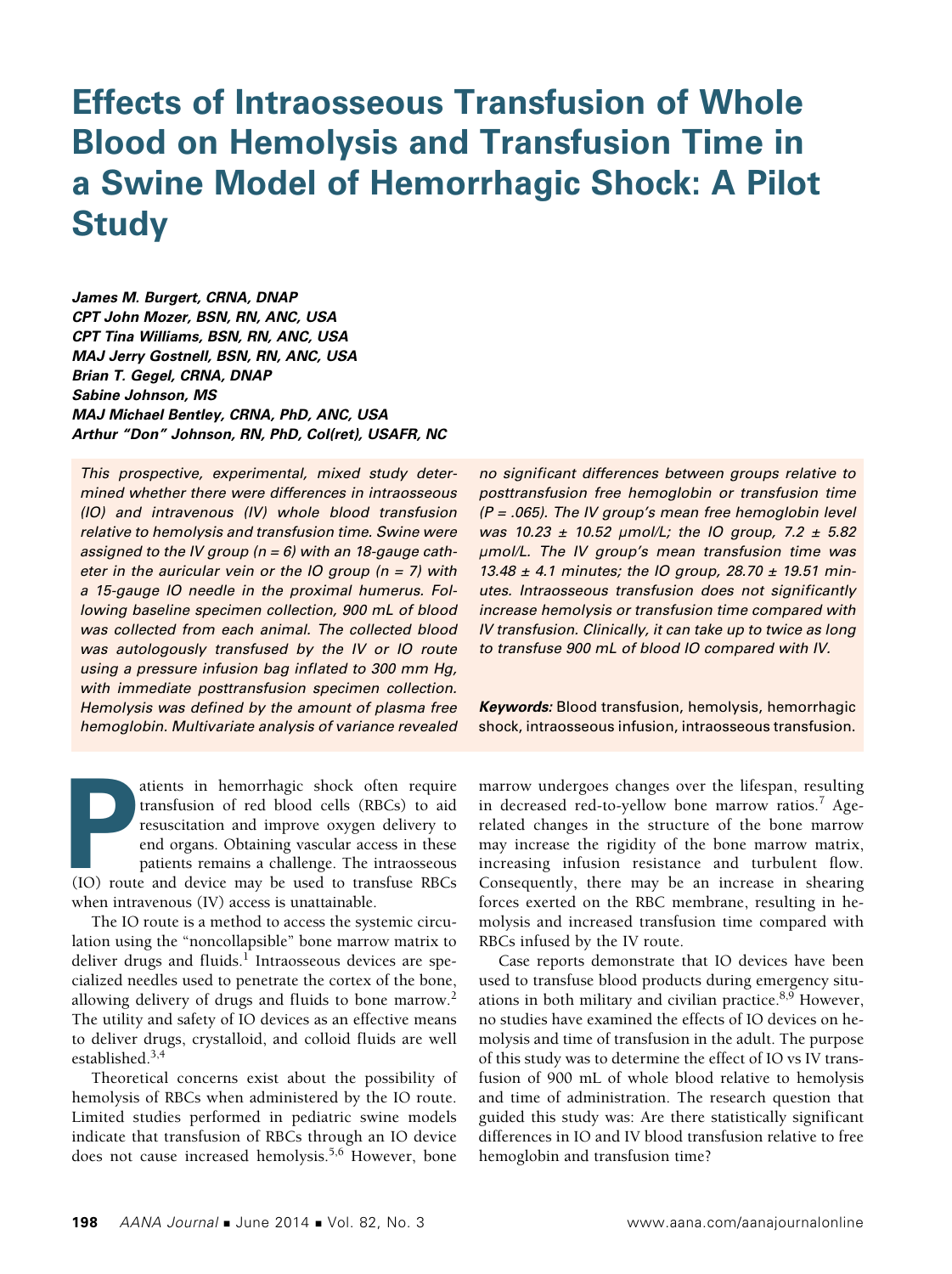# **Materials and Methods**

This study was a prospective, experimental, mixed design. The research protocol was approved by the Institutional Animal Care and Use Committee. The animals received care in compliance with the Animal Welfare Act and the *Guide for the Care and Use of Laboratory Animals*. Because this was a pilot study, the researchers did not perform a power analysis to determine the number of subjects needed. Fourteen adult male, *Sus scrofa* Yorkshire-cross swine, weighing between 67 and 80 kg, were randomly assigned by a computerized number generator to either the IV transfusion group  $(n = 6)$  or IO transfusion group  $(n = 7)$ . The rationale for using this weight is that it represents the average weight of a US Army soldier. The IV group served as the control group but had 1 less subject because of clotting of blood in the collection bag. The cause of the unexpected clotting of collected blood is believed to be related to inadequate citrate in the blood collection bag. The swine were of equal size and all male to avoid any potential hormonal effects and were purchased from the same vendor from the same lot number to minimize variability.

Swine were fed a standard diet and observed for 3 days to ensure good health. The day before the experiment, the subjects were given nothing by mouth after midnight. The swine were sedated with buprenorphine (0.01 mg/ kg intramuscularly [IM]) 30 minutes before anesthetic induction. Anesthesia was induced with ketamine (10 mg/kg IM) and atropine (0.05 mg/kg IM), inhaled isoflurane (4%), and oxygen (100% fraction of inspired oxygen). Isoflurane was reduced to between 1.0% and 2.0% following airway instrumentation for the remainder of the experiment. The animals were ventilated with a tidal volume of 8 to 10 mL/kg and a respiratory rate of 10 to 14/min using a Narkomed 3A anesthesia machine (Dräger Medical Systems). The swine were continuously monitored for heart rate, blood pressure, oxygen saturation, end-tidal carbon dioxide, temperature, and cardiac electrical activity via electrocardiogram (GE Marquette Solar 800 monitor, GE Healthcare). An activated clotting time (ACT) measurement was performed on each animal to rule out preexisting coagulopathy.

The left carotid artery was cannulated with a 20-gauge catheter using a cut-down technique for arterial blood pressure monitoring. An  $8.5$  French  $\times$  10 cm right subclavian central venous catheter (Arrow International) was inserted using the modified Seldinger technique for central venous pressure monitoring and sample collection. Intravenous access was secured using an 18-gauge IV catheter placed in the auricular vein of each animal. In each animal in the IO group, a  $15$ -gauge  $\times$  45 mm IO needle (EZ-IO, Vidacare Corp) was inserted in the proximal humeral head of the animal with a device driver (EZ-IO) from the same manufacturer. The rationale for using an 18-gauge catheter for the IV group was that its

use is a commonly accepted blood transfusion practice. The rationale for using the 15-gauge EZ-IO needle is that it is the standard IO device used by the US military. The Committee on Tactical Combat Casualty Care guidelines of 2012 recommend an 18-gauge IV catheter and if resuscitation is required and IV access is not obtainable, to use the IO route.<sup>10</sup>

Following insertion of the EZ-IO needle, as recommended by manufacturer's instructions, placement was confirmed by aspiration of bone marrow and the ability to easily flush the device with 10 mL of 0.9% normal saline. The fasting deficit was replaced before hemorrhage using the Holliday-Segar formula. Animals were allowed to stabilize for 15 minutes before beginning the experiment.

Baseline blood specimens were collected from each animal before beginning the experiment to ensure there was no preexisting free hemoglobin. The investigators connected standard IV tubing from the central venous catheter to a blood collection bag containing citrate phosphate dextrose solution, and 900 mL of blood was exsanguinated by gravity over 15 to 20 minutes as measured by an electronic scale (Thermal Industries of Florida). The blood bags were placed on the scale and zeroed to account for variations in blood bag weight. After exsanguination, the investigators collected blood specimens from the blood collection bag and from the animal. All the samples from the animals were collected with a 10-mL syringe using the central venous catheter. Specimens collected from the blood collection bag were also collected with a 10-mL syringe using an 18-gauge needle. For the purposes of this study, hemolysis was defined as the amount of free hemoglobin. Therefore, all specimens were analyzed for free hemoglobin.

After the second specimen collection, the 900 mL of exsanguinated blood was autologously transfused into the animal from which it was exsanguinated. The blood administration system (Sangofix, Braun Medical Inc) was used for transfusion in all animals in both groups. The system is made of clear PVC tubing 150 cm in length, with a lumen measuring  $3$  mm  $\times$  4.1 mm, and has a drip chamber equipped with a standard blood filter of 200 µm to eliminate blood clots. An extended, detached drip element in the drip chamber provided even drop formation (20 drops = 1 mL  $\pm$  0.1 mL). The system had an elastic pump chamber, including a blood filter basket with a pore size of 200  $\mu$ m and filter area of 11 cm<sup>2</sup>.

The blood was transfused via the auricular IV catheter or the humeral IO route using a pneumatic pressure infusion bag inflated to 300 mm Hg. One investigator continuously monitored and adjusted the pneumatic pressure bag, ensuring that a constant 300 mm Hg of pressure was applied. Transfusion time was measured with an accurate and precise stopwatch. The final specimen collection was drawn immediately after transfusion from the animal, followed by 10 mL of 0.9% normal saline flush. All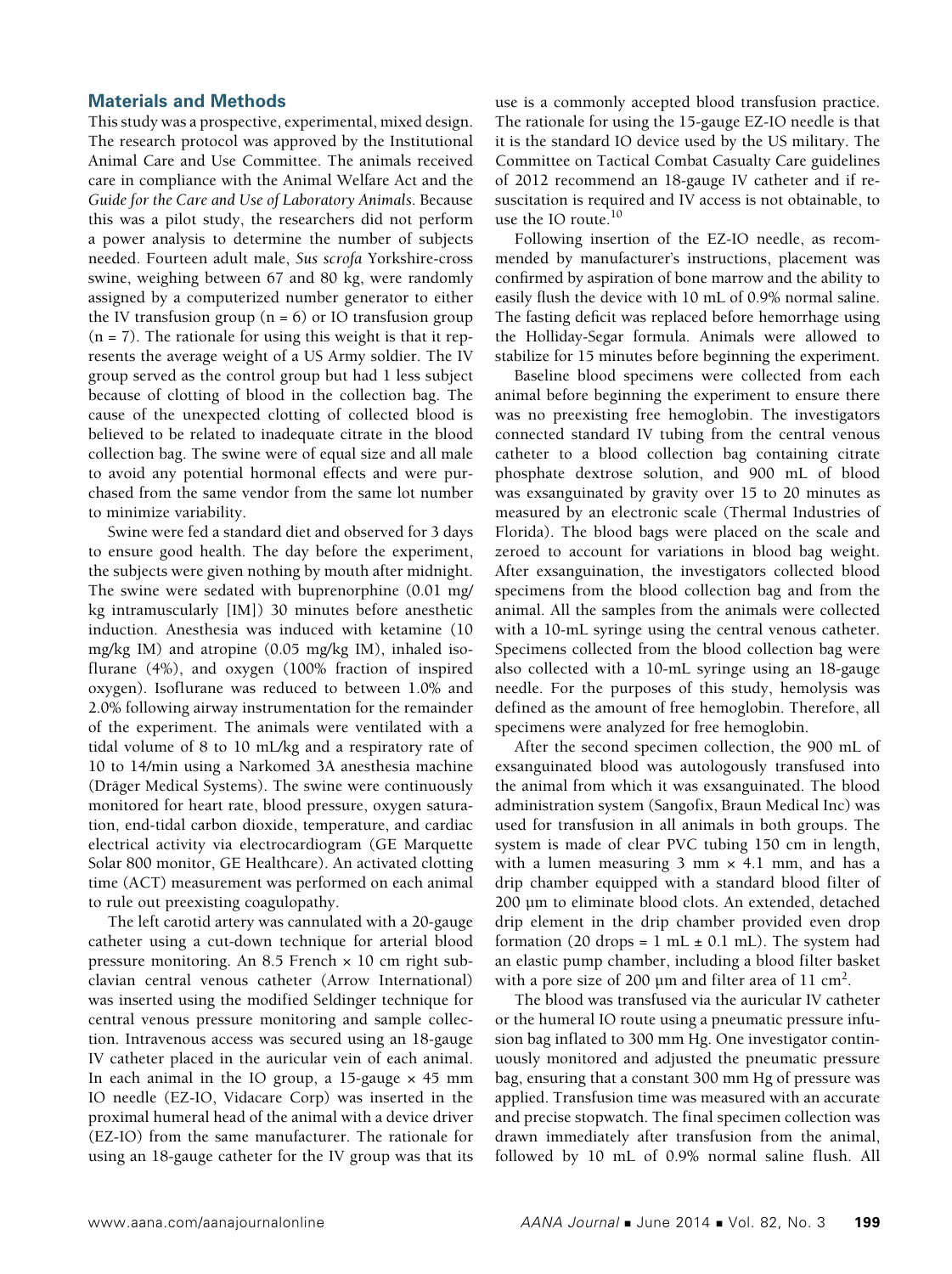

**Figure 1.** Free Hemoglobin Levels (mean) Abbreviations: Hgb, hemoglobin; IO, intraosseous; IV, intravenous.

specimens were collected in labeled, heparinized tubes and were centrifuged on-site. The centrifuged specimens were immediately sent to a laboratory for analysis of free hemoglobin using the plasma hemoglobin assay test. The laboratory technologist was blinded to the group assignment of the sample being analyzed.

## **Results**

The  $\alpha$  for this study was .05 throughout. Multivariate analysis of variance (MANOVA) found no significant differences between groups relative to pretest measures of weight, vital signs, ACT, fasting fluid deficit replacement, or free hemoglobin (*P* > .05), which indicated that the 2 groups were equivalent on these variables. All ACT results were within normal limits. The baseline free hemoglobin level from the animals and blood bags was less than 1 μmol/L. Additionally, MANOVA indicated there were no significant differences between groups relative to free hemoglobin after transfusion or transfusion time (*P* = .065). All results were expressed as the mean  $\pm$  standard deviation.

Free hemoglobin levels in the IV infusion group ranged from 8 to 27.5  $\mu$ mol/L (mean, 10.23  $\pm$  10.52 μmol/L). The free hemoglobin levels in the IO infusion group ranged from 8 to 15.7  $\mu$ mol/L (mean, 7.2  $\pm$  5.82 μmol/L; Figure 1). The transfusion time for the IV group ranged from 8.68 to 19 minutes (mean,  $13.48 \pm 4.1$ minutes). The transfusion time for the IO group ranged from 8.30 to 60 minutes (mean,  $28.70 \pm 19.51$  minutes; Figure 2).

# **Discussion**

The theoretical framework used for this study was based on the Poiseuille law, which states that flow is related to pressure change, fluid viscosity, tubing length, and tubing radius. This law further states that radius to the



**Figure 2.** Transfusion Time (mean) Abbreviations: IO, intraosseous; IV, intravenous.

fourth power is directly proportional to blood flow and is inversely related to resistance<sup>11</sup>:

$$
\text{ Blood Flow} = \frac{P\pi R^4}{8\eta L}
$$

where  $P =$  pressure difference;  $R =$  radius;  $\eta =$  viscosity; and  $L =$  length.

The investigators surmised that the tortuous circulatory matrix of the bone marrow would increase resistance to infusion and shearing forces exerted on the RBC membrane, resulting in increased hemolysis and prolonged transfusion time for the IO group compared with IV group. Free hemoglobin was used as an outcome measure because it is specific to RBC hemolysis.<sup>12</sup>

Intraosseous transfusion of blood products in adults has been sporadically reported in the medical literature as far back as the 1930s.<sup>13</sup> To the authors' knowledge, no study to date has attempted to quantify the amount of hemolysis in an adult subject transfused with RBCs via an IO device. Previous studies of IO transfusion in pediatric swine indicate there is no increase in hemolysis.<sup>5,6</sup> However, adult, human red marrow concentrates toward the proximal and distal ends of the long bones while the marrow in the bone shaft changes to more adipose yellow marrow. Red marrow consists of 40% fat, 40% water, and 20% protein.Yellow marrow consists of 80% fat, 15% water, and 5% protein.<sup>7</sup> The investigators theorized that the age-related changes of the bone marrow may increase resistance and turbulent flow of blood, resulting in increased hemolysis and transfusion time.

There was no statistically significant difference in the amount of hemolysis between the groups. However, as a clinical note, the mean free hemoglobin level was higher in the IV group. The reason the IV group demonstrated a higher free hemoglobin level may be related to the smaller diameter of the IV catheter (18 gauge), resulting in in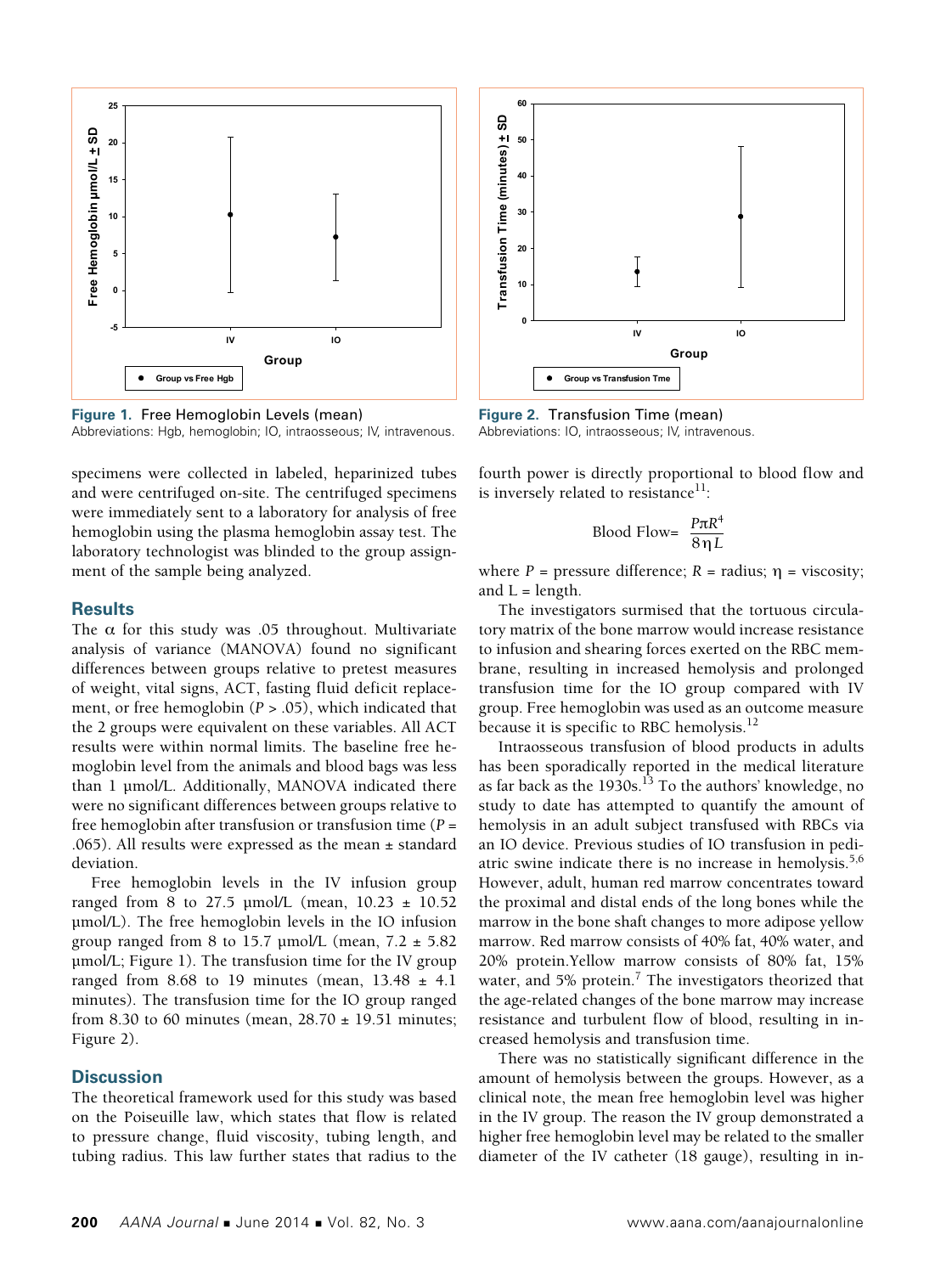creased resistance to infusion and subsequent hemolysis compared with the larger-bore IO needle (15 gauge).

Although there was no statistically significant difference in transfusion time, the time difference may be clinically significant. The mean transfusion time of 900 mL of whole blood was 13.5 minutes in the IV group compared with 28.7 minutes in the humeral IO group. Although the mean transfusion time of the IO group is more than double that of the IV group, an IO device can be inserted in less than 30 seconds, whereas placement of an IV catheter in a patient in shock may take considerably longer, if successful at all.<sup>14</sup> Placement of the IO device is reported to have a higher rate of procedural success than IV or central line placement, with the potential of decreasing the time delay in initiating transfusion therapy.<sup>15</sup>

One explanation for longer transfusion times in some of the animals in the IO group may be the greater difficulty in placing an IO device in the pig humerus to achieve optimal infusion rates compared with the human humerus. Because the swine humerus is a weight-bearing bone and far denser than the human humerus, placement of an IO device requires the operator to insert the IO device into a relatively small area to obtain the fastest infusion time. Other explanations include increased resistance to infusion caused by age-related changes of the bone marrow in some animals and the inherent resistance of the bone marrow to infusion secondary to its tortuous circulatory matrix.

Internal validity of this study was maintained by minimizing variability with respect to infusion pressure, viscosity, tubing length, and tubing radius. All blood was transfused, undiluted, at 300 mm Hg through IV tubing of the same length. EZ-IO devices are standardized, with 15-gauge diameters and lengths varying from 15 mm for pediatrics, 45 mm for adults, and 65 mm for larger adults. The length of the IO device used in this study was 45 mm. The IV catheter was 18-gauge and 32 mm in length. The investigators acknowledge that possible differences in free hemoglobin and transfusion time between the groups may be the result of the IV catheters and IO devices not being the same diameter and length. However, both the IV and IO procedures used in this study are generally accepted practices in civilian and military settings. The investigators believe the differences in diameter and length of the IV catheters and IO devices selected for use in this study were negligible.

The major limitation of this study is that the results from a swine model may not be completely generalizable to humans. However, swine have very similar bone, cardiovascular, and blood physiology and serve as an excellent model for this type of research.<sup>16</sup> Another limitation is that the use of whole blood is generally limited to military settings after stored RBCs have been depleted. This study used autologous whole blood because processing exsanguinated blood into separate components was impractical and would have added great expense and decreased the efficiency of conducting the experimental protocol. Furthermore, refrigerated storage of packed RBCs has been associated with hemolysis. Biochemical and morphologic changes related to storage increase oxidative stress on RBCs, altering membrane integrity.<sup>17</sup> These changes to the RBC membrane lead to alteration in shape and increased cell rigidity, increasing the possibility of hemolysis during transfusion.<sup>18</sup> Serial measurements of free hemoglobin were not performed in this study and may be a consideration in future studies. Future studies could strengthen internal validity by using IV and IO infusion catheters as close to each other as possible with respect to diameter and length.

This study investigated the effects of whole blood transfusion via an IO device compared with an IV catheter in an adult swine model of hemorrhagic shock relative to hemolysis and transfusion time. The findings of this study demonstrate that there was no statistically significant difference between the IV and IO groups in respect to hemolysis or transfusion time. There may be clinical significance based on that it can take more than twice as long to transfuse 900 mL of whole blood IO compared with IV delivery in some cases.

Based on the findings of this pilot study, transfusion of whole blood through an IO device is an effective transfusion method that may be used until other vascular access is obtained. Furthermore, IO transfusion does not increase hemolysis of RBCs in a swine model of hemorrhagic shock. Additional investigations are needed that include a larger sample size based on power analysis, the addition of an experimental group transfused with a mechanical rapid infusion device, and expansion of the study to randomized controlled trials in humans.

### **REFERENCES**

- 1. Drinker CK, Drinker KR, Lund CC. The circulation in the mammalian bone marrow. *Am J Physiol.* 1922;62(1):1-92.
- 2. Burgert J, Gegel B, Johnson D, Loughren M. Intraosseous infusion. *Curr Rev Nurse Anesth*. 2010;33(6):61-72.
- 3. Dolister M, Miller S, Borron S, et al. Intraosseous vascular access is safe, effective and costs less than central venous catheters for patients in the hospital setting [published online January 3, 2013]. *J Vasc Access*. 2013;14(3):216-224.
- 4. Gazin N, Auger H, Jabre P, et al. Efficacy and safety of the EZ-IO™ intraosseous device: out-of-hospital implementation of a management algorithm for difficult vascular access. *Resuscitation.* 2011;82(1):126-129.
- 5. Bell MC, Olshaker JS, Brown CK, McNamee GA Jr, Fauver GM. Intraosseous transfusion in an anesthetized swine model using 51Crlabeled autologous red blood cells. *J Trauma.* 1991;31(11):1487-1489.
- 6. Plewa MC, King RW, Fenn-Buderer N, Gretzinger K, Renuart D, Cruz R. Hematologic safety of intraosseous blood transfusion in a swine model of pediatric hemorrhagic hypovolemia. *Acad Emerg Med.*  1995;2(9):799-809.
- 7. Malkiewicz A, Dziedzic M. Bone marrow reconversion—imaging of physiological changes in bone marrow. *Pol J Radiol.* 2012;77(4):45-50.
- 8. Cooper BR, Mahoney PF, Hodgetts TJ, Mellor A. Intra-osseous access (EZ-IO) for resuscitation: UK military combat experience. *J R Army Med Corps.* 2007;153(4):314-316.